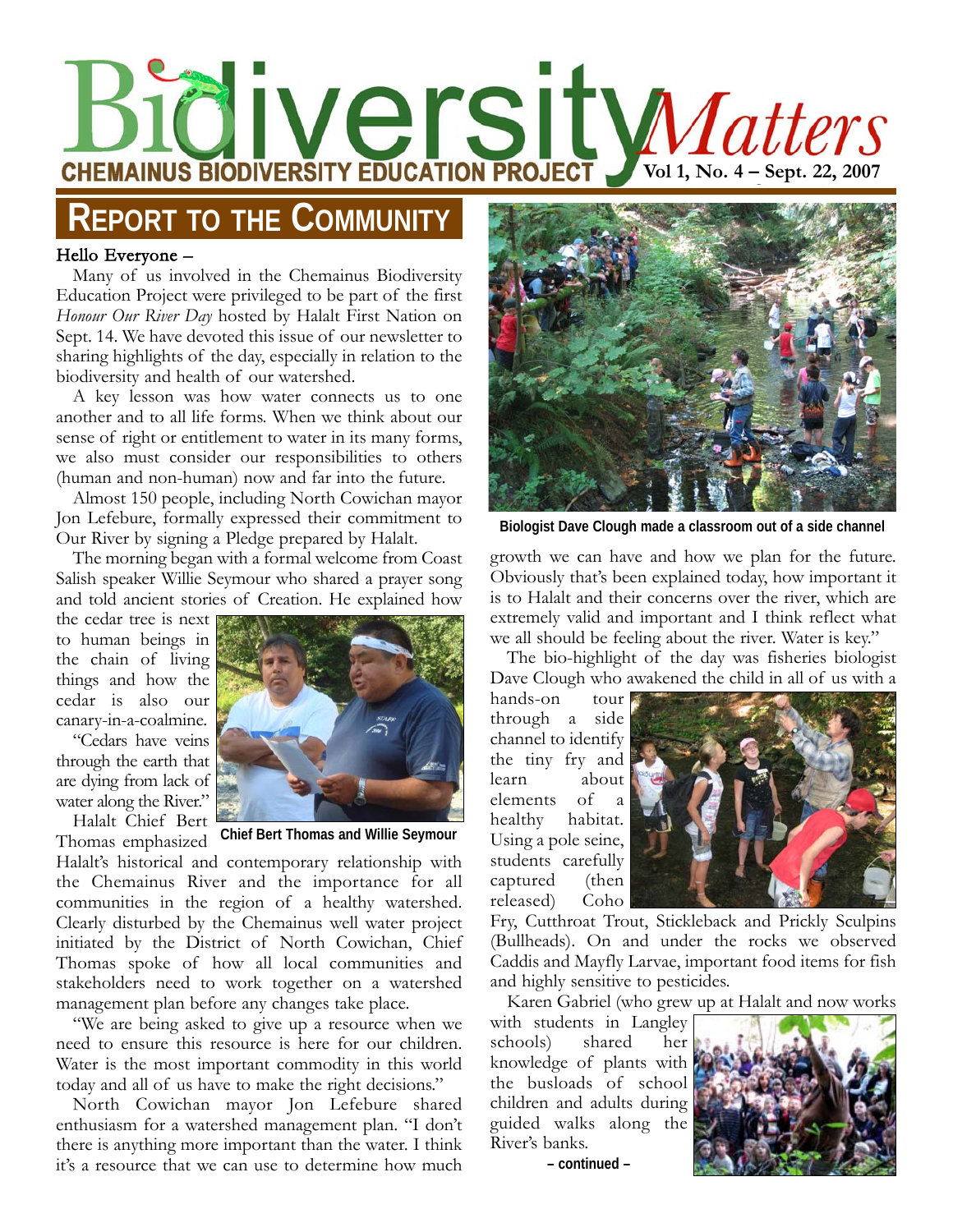#### **– Report to Community continued –**

Aquaculture specialist Andrew McNaughton amazed us in his display on a thriving Halalt clam harvesting industry on our doorstep that brings in hundreds of thousands of pounds of shellfish every



year and provides jobs for dozens of people.

The amazingly optimistic Ken Elliott brought samples from his Cowichan Native Plant Nursery and showed how native plants are here for a purpose and how we can benefit if we have the ear to listen to them.



A special ceremony was held before closing to acknowledge a letter from Dr. Budd Hall who is a professor at the University of Victoria. The Hall family

made a public apology for the wrongs done to Halalt by the misappropriation of land through settlement in the Chemainus River valley by Dr. Hall's great grand parents in 1874.



Dr. Hall expressed

shock to "learn of the risk **Budd Hall talks to Chief Thomas**

to the very survival of the river itself because of the uncontrolled residential and industrial development in the area." He urged: "Let us protect this river, the heart and soul of the Halalt First Nation and an historic river for all people in this part of Vancouver Island."

It was a quite an amazing day, getting to know the biodiversity and history of our Chemainus River as well as the human impacts that threaten it. On the following pages we share some of our favourite images and lessons learned at Honour Our River Day.

Please stay tuned for upcoming events this autumn. We hope to have a field trip to Ken Elliott's great native plant nursery on the Cowichan River and an outing with Nikki Wright to learn about an important marine plant called eelgrass which grows along the shorelines of Chemainus.

We are also planning some inside educational activities in Chemainus and Victoria, beginning with a discussion seminar on Aboriginal Water Issues highlighting Halalt's concerns about the Chemainus River. The event takes place Wednesday, Oct 3 from 1-3 pm at UVic's Law School (Fraser Building Room 152). It is open to the public and free of charge, sponsored by the POLIS Project on Ecological Governance.

Sincerely, CBEP coordinators Kelly Bannister, Kathy Wachs, Karla Ryan and Mark Kiemele



**People of all ages were fascinated by the fry that they collected in a side channel of the river as they learned important things about salmon and the habitat that nurtures them (and us). Above is Florence James, a Penelakut elder and Hul'qumi'num language teacher. At right is four-yearold Katia Bannister.**





**Halalt always feeds its guests and Harvey August barbequed more than 20 sockeye salmon and hundreds of hot dogs while other cooks prepared corn on the cob, potatoes, salads and fruit.**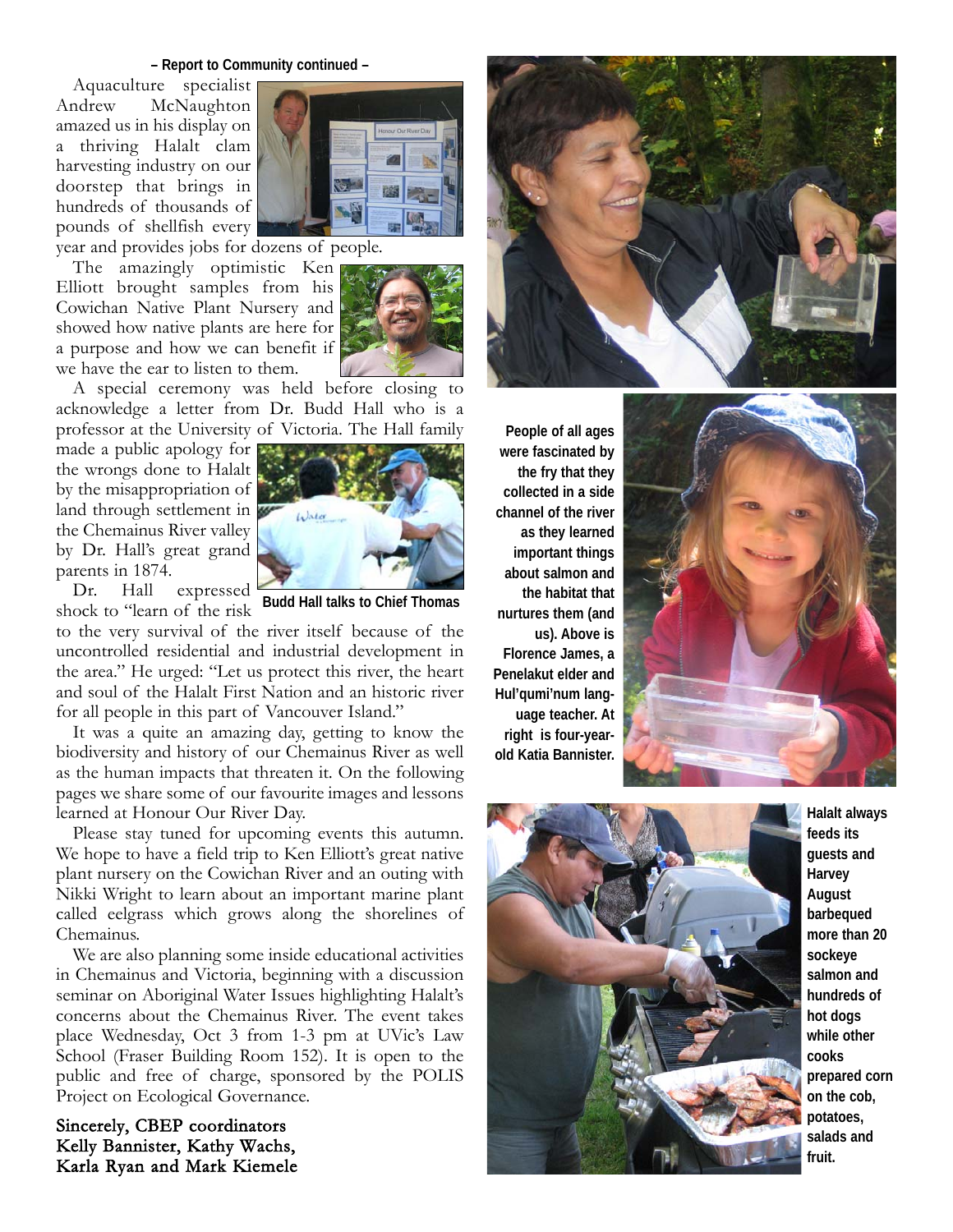

#### **Halalt First Nation**

Pledge to Our River

We, the People of the Chemainus Valley, solemnly declare our role as stewards and guardians of Our River.

We recognize that we are just a small part of the great diversity of life which lives in and along Our River and hold our hands up in thanks and honour of the many things its provides for us.

We see the interconnectedness of all things including:

- **•** The estuary, which provides our rich harvests of shellfish;
- The habitat of the Chemainus River watershed that supplies us with food and medicines;
- The source of Our River deep within the interior of Vancouver Island;
- The aquifer beneath us which provides water for people and our agriculture; and
- The River itself, that needs our help to recover in order to provide us with salmon.

The histories of all of us have been written along Our River. The time has come to give back what we have taken. It is time to listen to and watch the river, to hear what it's telling us.

We all inherit a solemn obligation to protect our land and resources for our future generations of all nations and all cultures.

We call on all governments to embark on a comprehensive watershed management plan before any more developments can impact Our River and its resources.

**Signed at** *Honour Our River Day***, Friday, September 14, 2007**



**Students from Stu'ate Lelum secondary school were among the 150 people who signed the** *Pledge to Our River***.**



**Karen Gabriel awes school children with traditional plant knowledge**



**Hundreds were served at the wonderful lunch**



**Ken Elliott informs mayor Jon Lefebure about the value and importance of the flora found along the River. Ken runs the Cowichan Native Plant Nursery which is located near the Cowichan hatchery at the end of Boys Road in Duncan. He welcomes visitors (call ahead 732-0713) and has invited our project to visit for a field trip.**